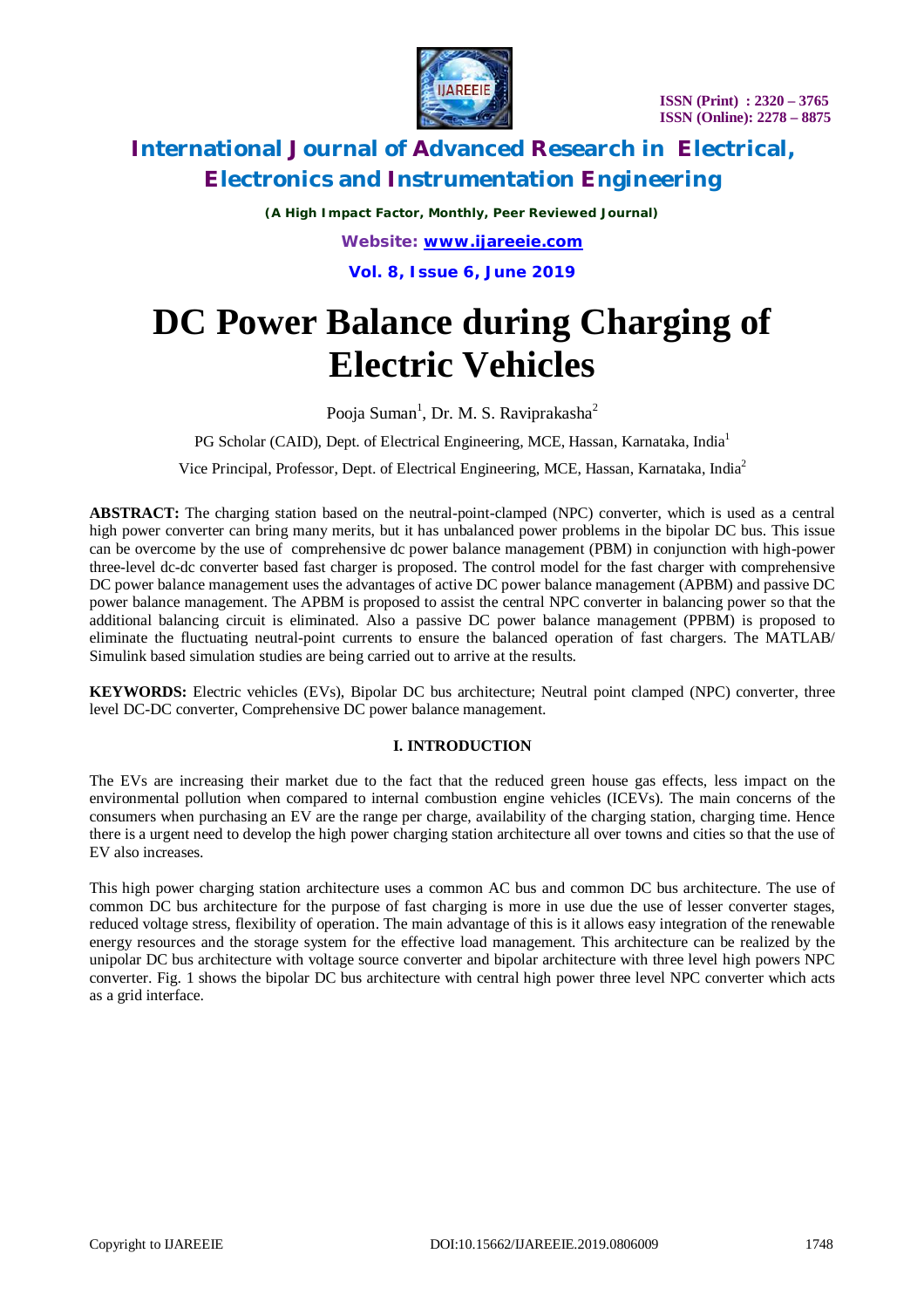

*(A High Impact Factor, Monthly, Peer Reviewed Journal)*

*Website: [www.ijareeie.com](http://www.ijareeie.com)*

**Vol. 8, Issue 6, June 2019**



Figure 1. Bipolar DC bus architecture with central high power NPC converter.

This NPC converter has many advantages than a two level voltage source converter like it reduces dv/dt ratio, reduces voltage stress, reduces THD and provide superior harmonic performances. In spite of these advantages it suffers from the power imbalance problems as the loads can be connected to all the three buses and that loads in the system are not constant and they show stochastic behavior. This imbalance power leads to current fluctuations on the load grid side which results in unbalanced voltage and even damages the equipment. This problem can be overcome by the use of three level DC-DC converter, where it balances the power allowing the NPC converter to control the fluctuating current on the grid side.

### **II. THREE LEVEL DC-DC CONVERTER**

The proposed structure of the three level DC-DC converters for high power fast chargers is presented in figure 2. It mainly consists of two parallel three level DC-DC converter units that handle the high charging current. The terminals p, z, n directly fit to bipolar DC bus of central charging station. Each unit consists of 4 commutation devices IGBT/ diodes, two output inductors. As it contains common input filter capacitors  $C_{11}$ ,  $C_{12}$  and common output filter capacitor  $C_f$  the power capacity can be easily scaled up to the required range. By using this configuration in fig. 2 four stages of operation can be performed. The waveforms produced by the inner switches are complimentary to that produced by the outer switches. The four stages of operation are presented in fig. 3. Where the numbers 23, 13, 24, 14 indicates which switches are turned on. If the switches 23 and 14 are turned on then  $V_0=0$  and  $V_0=2V_i$ . The gate signals has no phase difference (gate signal has 0 phase difference) as there is no flow of current through the neutral point. When switches 13 and 24 are turned on  $V_0=V_i$ , but there is opposite flow of current in neutral point which affects the power balance (the gate signal has  $180^{\circ}$  phase difference). When these switches are turned on there is a need to do the power balancing principles to overcome the imbalance power.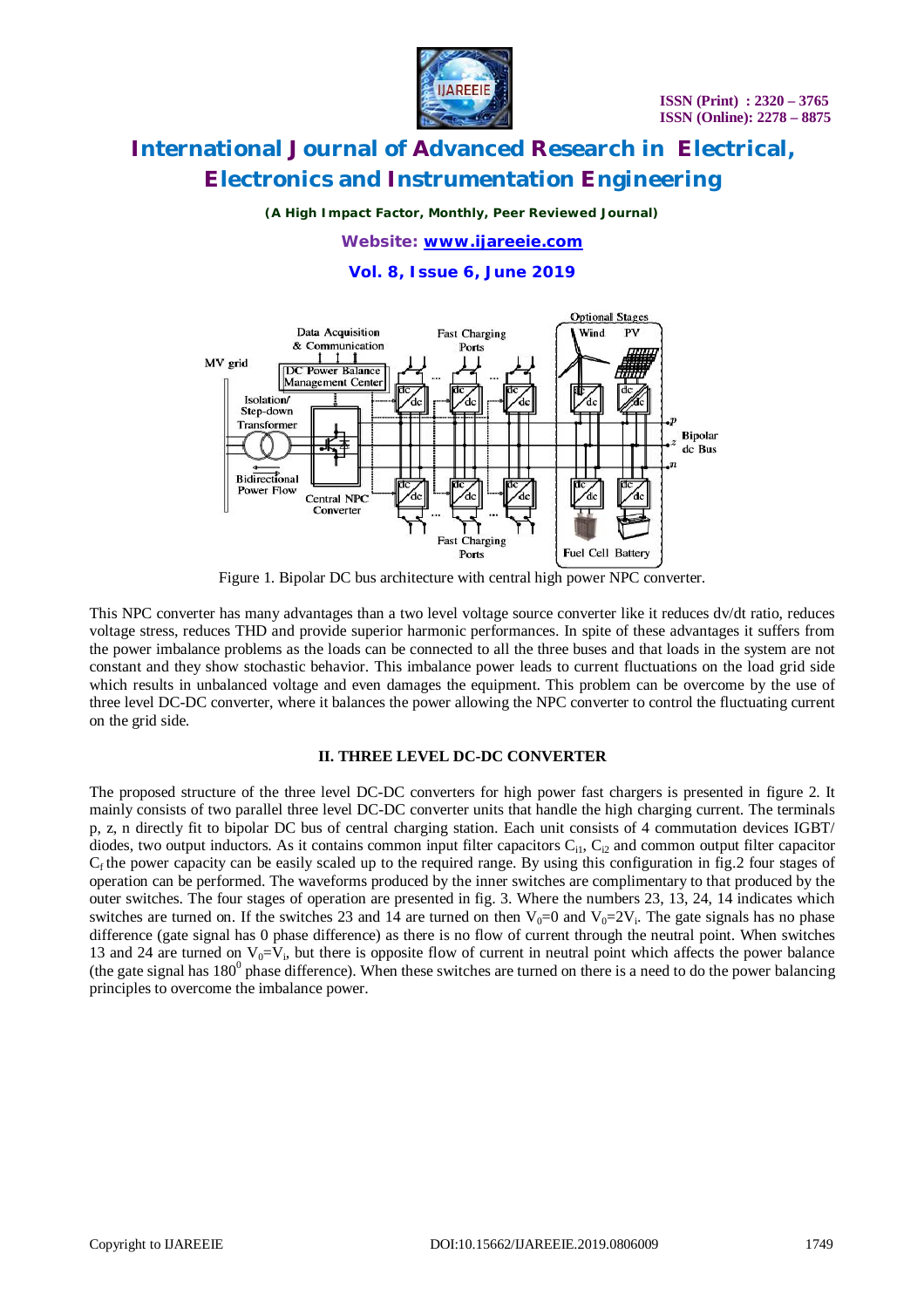

*(A High Impact Factor, Monthly, Peer Reviewed Journal)*

*Website: [www.ijareeie.com](http://www.ijareeie.com)*

**Vol. 8, Issue 6, June 2019**



Figure 2. Three level DC-DC converter configuration.



Figure 3. Equivalent circuits of four operating stages.

### **III. PROPOSED METHODOLOGY**

In order to assist the balancing power between the DC buses and to remove the additional balancing circuits, the APBM and PPBM is proposed. Under APBM mode the fast chargers perform the power balance task actively so that the NPC converter can control the grid side currents, which results in better power quality. During this mode of operation the four switching modes of operation is performed as presented in fig. 3. Under balanced power conditions the duty cycles of outer switches  $d_{x1}=d_{x4}=d$  i.e. when switches 23 and 14 are turned on. But in the presence of unbalances they must be regulated to different values. When  $P_p < P_n$  the dwell time for stage 24 is decreased while time for stage 13 is increased, When  $P_p > P_n$  the dwell time for stage 13 is decreased resulting in  $d_{x_1} < d_{x_2}$ , the output voltage  $V_{0x}$  remains same in all stages but the current  $i_{nnx}$  changes from positive average value to negative average value.

In PPBM principle the virtual disconnection of the neutral point is done making it to work as a two level converter connected to the total DC bus directly. It minimizes the presence of neutral point current and provides balance power operation of the fast chargers. The fast chargers operating in PPBM mode has no unbalanced power between the DC buses as the neutral point current is zero but it cannot balance the dc power actively hence it is called PPBM.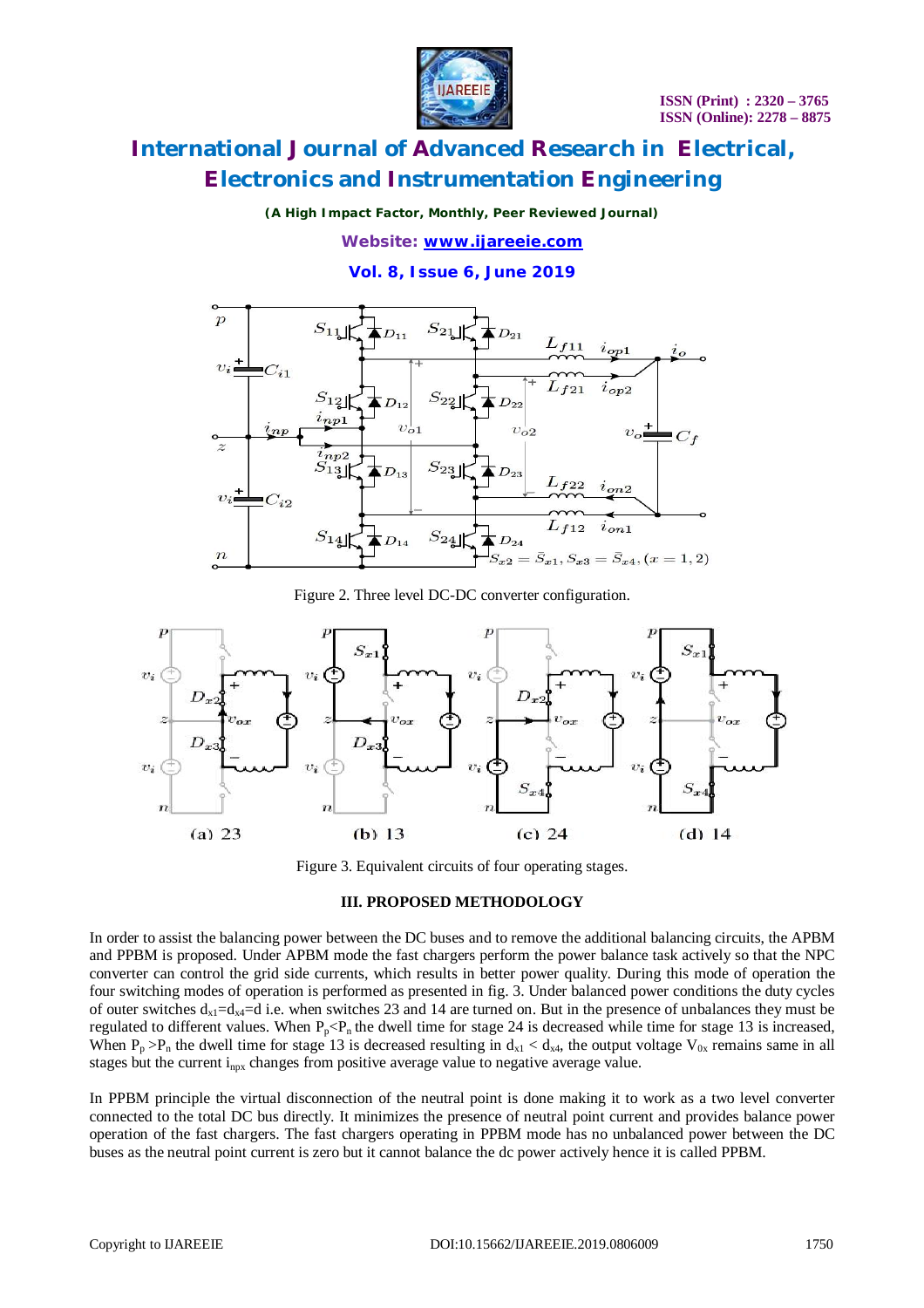

*(A High Impact Factor, Monthly, Peer Reviewed Journal)*

*Website: [www.ijareeie.com](http://www.ijareeie.com)*

#### **Vol. 8, Issue 6, June 2019**

#### **A. Comprehensive DC Power Balance Management**

The comprehensive DC power balance management combines the advantages of both APBM and PPBM. When the imbalanced power is larger than the predefined value then APBM is activated to assist it in balancing power. When the imbalanced power is smaller than the predefined value than PPBM is activated to reduce the fluctuating neutral point current. The transition between APBM and PPBM is triggered by the difference between  $P_p$  and  $P_p$ .

$$
PBM = APB\dot{M}, when \Delta P \notin [-Pb\in, Pb\in ]
$$

$$
(1)
$$

PBM= PPBM, when  $\Delta P \in [-Pb\epsilon, Pb\epsilon]$ The control model for the fast charger with comprehensive DC power balance management is shown in fig. 4. The CP (charging profile) provides the reference voltage  $v^*$ <sub>o</sub>, current  $i_0i^*$  and the switching signal s<sub>c</sub> to control transition between CC and CV charging mode. The lower grey box shows the comprehensive DC power balance management. The balance power is controlled with two PIs, generating control signals. Depending on the power flow direction the balanced control signal will be obtained.

$$
\Delta d_x = \min \{ d_{x1}, d_{x4} \}, d_{x1}, x_4 \le 0.5 \n\Delta d_x = 1 - \max \{ d_{x1}, d_{x4} \}, d_{x1}, x_4 > 0.5
$$
\n(2)

In the above equation  $d_{x1}$  and  $d_{x4}$  are the generated duty cycles to turn on and off the particular switches. If the PPBM is chosen the switching signals for the two units must be  $180^0$  phase shifted.



Figure 4 The control model of comprehensive DC power balance management for the fast charger.

### **IV. SIMULATION OF PROPOSED CIRCUIT AND DISCUSSION OF RESULTS**

The proposed fast charger with comprehensive DC power balance management is simulated by using MATLAB/Simulink. 240kW converter is designed as given in the table 1.

| тамге т минаналми тап ашелеги |                         |                         |
|-------------------------------|-------------------------|-------------------------|
| <b>Parameter</b>              | <b>System</b>           | <b>Simulation Value</b> |
| <b>Base voltage</b>           | $V_{b}$                 | 600 V                   |
| <b>Total dc voltage</b>       | $V_i$                   | 1980V                   |
| <b>Input capacitance</b>      | $C_i$                   | 0.0678                  |
| <b>Output inductance</b>      | $L_{\rm f}$             | 0.0115                  |
| <b>Output capacitance</b>     | $C_{\rm f}$             | 0.022                   |
| <b>Switching frequency</b>    | $f_{\rm s}$             | 72 pu                   |
| <b>Base frequency</b>         | $\mathbf{f}_\mathbf{b}$ | 60 Hz                   |
| <b>Base power</b>             | P <sub>b</sub>          | 1.2 kW                  |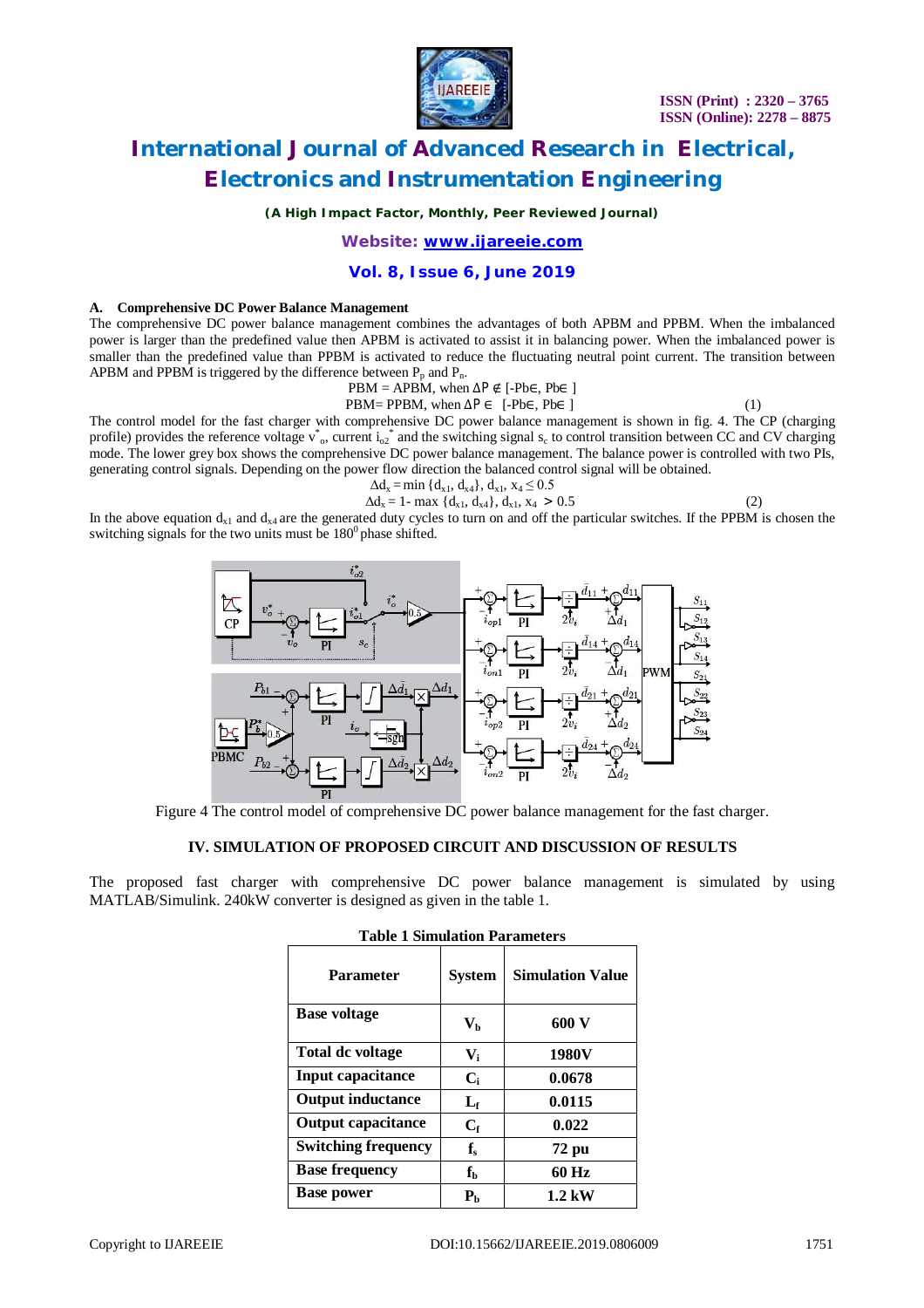

*(A High Impact Factor, Monthly, Peer Reviewed Journal)*

### *Website: [www.ijareeie.com](http://www.ijareeie.com)*

#### **Vol. 8, Issue 6, June 2019**

By using these parameters a comprehensive DC power balance management is simulated as presented in fig. 5. The converter first start operating in CC charging mode, then the four scenarios of the switching is performed with  $d \le 0.5$ . Similarly the results can also be validated in CV mode with  $d \ge 0.5$ . The converter star operating in APBM with  $P_b^*$ = 1pu, then no PBM, PPBM and again APBM is performed at different intervals. The transition process from CC to CV charging mode is presented in fig. 6. It shows how the duty cycles changes from 0 to 0.5 seconds. . The fig. 6 (b). represents the generated voltage of unit 1 from this we can observe how the voltage fluctuates between 0,  $v_i$  and  $2v_i$ . The converter begins operating in APBM with  $P_b^* = -1$ pu, from 0 second to 0.17 second. In order to emphasize the features of PPBM, no PBM is performed after the 0.17 second to 0.25 second (under balanced power conditions). PPBM is activated at 0.25 seconds to 0.33 seconds and then the converter is set to operate in APBM with  $P_b^* = 1$ pu. From 0.33 seconds to 0.5 seconds. Then when the system triggers the control scheme operate under Constant Voltage (CV) charging mode, the same test is simulated once again with  $d > 0.5$ .

The DC Power Balance Management (PBM) under CC mode  $(d \le 0.5)$  is validated through Fig. 6, Fig. 7 and Fig. 8. The total output current reference  $i_0$  is set to 1pu throughout the test and it can be seen that the total output current  $i_0$  is controlled to its reference  $i_0^*$  shown in Fig. 7(a).  $P_b^*$  is the reference power which is changed from -1pu to +1pu in order to validate all the operations mode, meanwhile the balance power  $P_b$  is regulated to track the reference  $P_b^*$  when d <  $0.5$  is shown in Fig. 7(b).

Under PPBM, the total neutral point current  $i_{np}$  is zero, hence by decreasing the power and voltage fluctuations at the DC side comparison with no PBM is shown in Fig. 7 (c). From 0 second to 0.15 second  $P_b^* = -1$  (where  $P_b = P_n - P_p$ , here  $P_n=0$ pu,  $P_p=1$ pu) which represents the imbalance power which is equal to maximum power balancing limit of NPC converter, so that APBM is activated. In order to balance the power ( $P_n = P_p$ ) difference in modulating signal  $\Delta d_1$  is generated which is also maximum. Finally  $\Delta d_1$  is added to a duty cycle  $d_{14}$  ( $d_{14}^* = d + \Delta d_1$ ) and  $\Delta d$  is subtracted from  $d_{11}$  $(d_{11}^* = d - \Delta d_1).$ 

Duty cycles  $d_{11}$ <sup>\*</sup> and  $d_{14}$ <sup>\*</sup> are lesser than 0.5 (d ≤ 0.5, CC mode) is shown in the Fig. 8 (a). Difference in duty cycle  $\Delta d_1$ varies from its minimal value to its maximum in order to generate the maximum balance power as shown in the Fig 8 (b). As the APBM is activated, the power balance control signal  $\Delta d_1$  is regulated. In order to have a positive average value in the total neutral point current from 0 seconds to 0.17 seconds and a negative average value from 0.33 seconds to 0.5 seconds and when no PBM is performed actively  $\Delta d_1$  is zero so  $d_{11}$  and  $d_{14}$  are equal to  $d_{11}^*$  and  $d_{14}^*$  respectively, as shown in Fig 8 (c).

Currents  $i_{\text{on}1}$  and  $i_{\text{on}1}$  are the output of the Unit 1(DC-DC Converter) their magnitude is 0.5pu is shown in Fig. 9 (a). Output currents  $i_{\text{on}2}$  and  $i_{\text{on}2}$  are the output of unit 2 (DC-DC Converter) which is equal to 0.5pu as shown in Fig. 9 (b). Magnitude of both unit 1 and unit 2 are equal therefore that the current sharing between the two units is successfully achieved. Each unit has larger output current ripple, leading to the larger total output current ripple. The total output current  $i_0$  is equal to sum of the output currents of both unit 1 and unit 2 is 1pu as shown in Fig. 9 (c).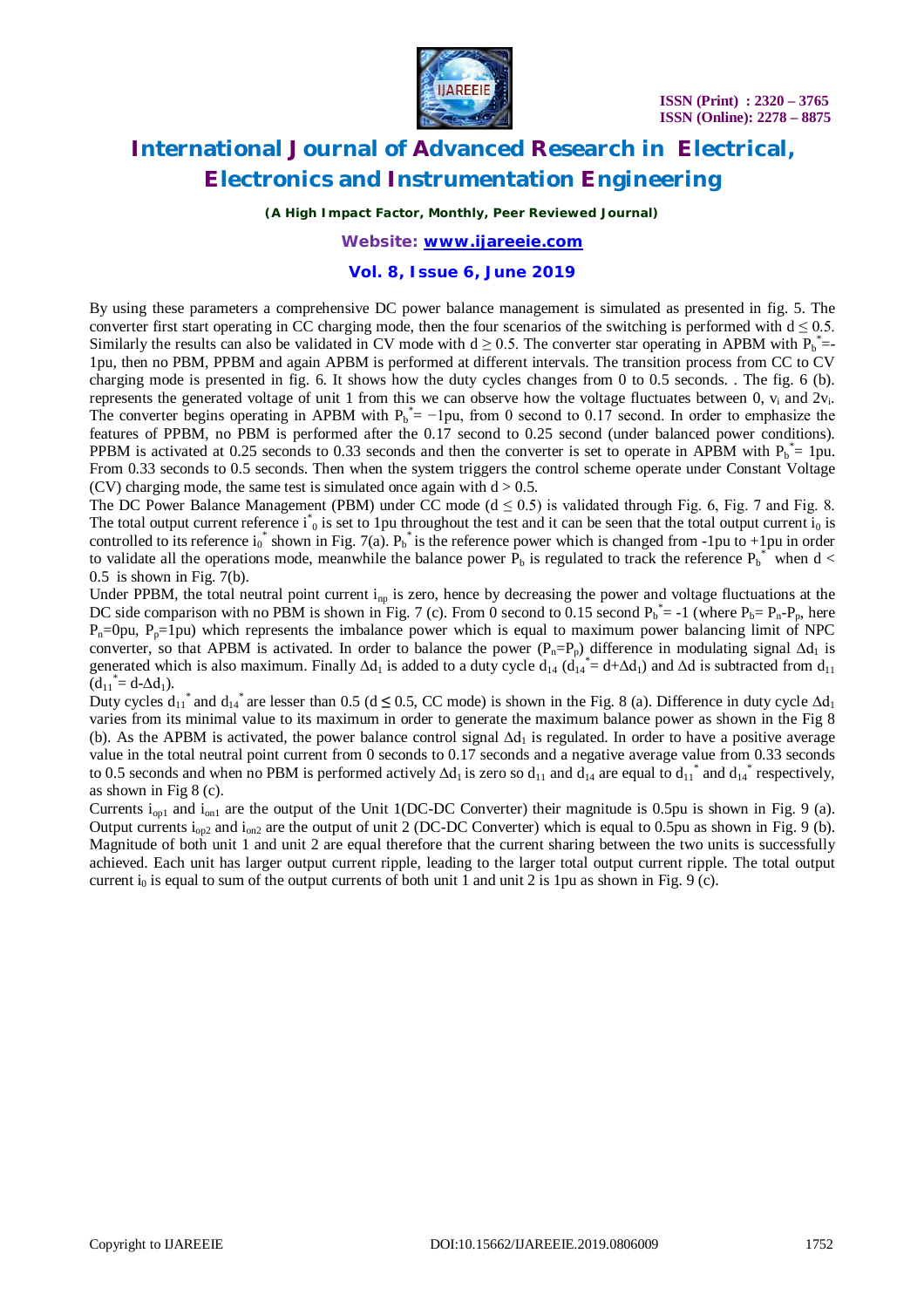

### *(A High Impact Factor, Monthly, Peer Reviewed Journal)*

*Website: [www.ijareeie.com](http://www.ijareeie.com)*

**Vol. 8, Issue 6, June 2019**



Figure 5. Simulated model of three level DC-DC converter with comprehensive DC power balance management principle.



Figure 6. Simulated result for transition from CC to CV mode. (a) Modulation signals  $d_{11}$ ,  $d_{14}$  (b) Output voltage of unit 1  $v_{o1}$ . (c) Total output current i<sub>o.</sub> (d) Output voltage  $v_{o}$ .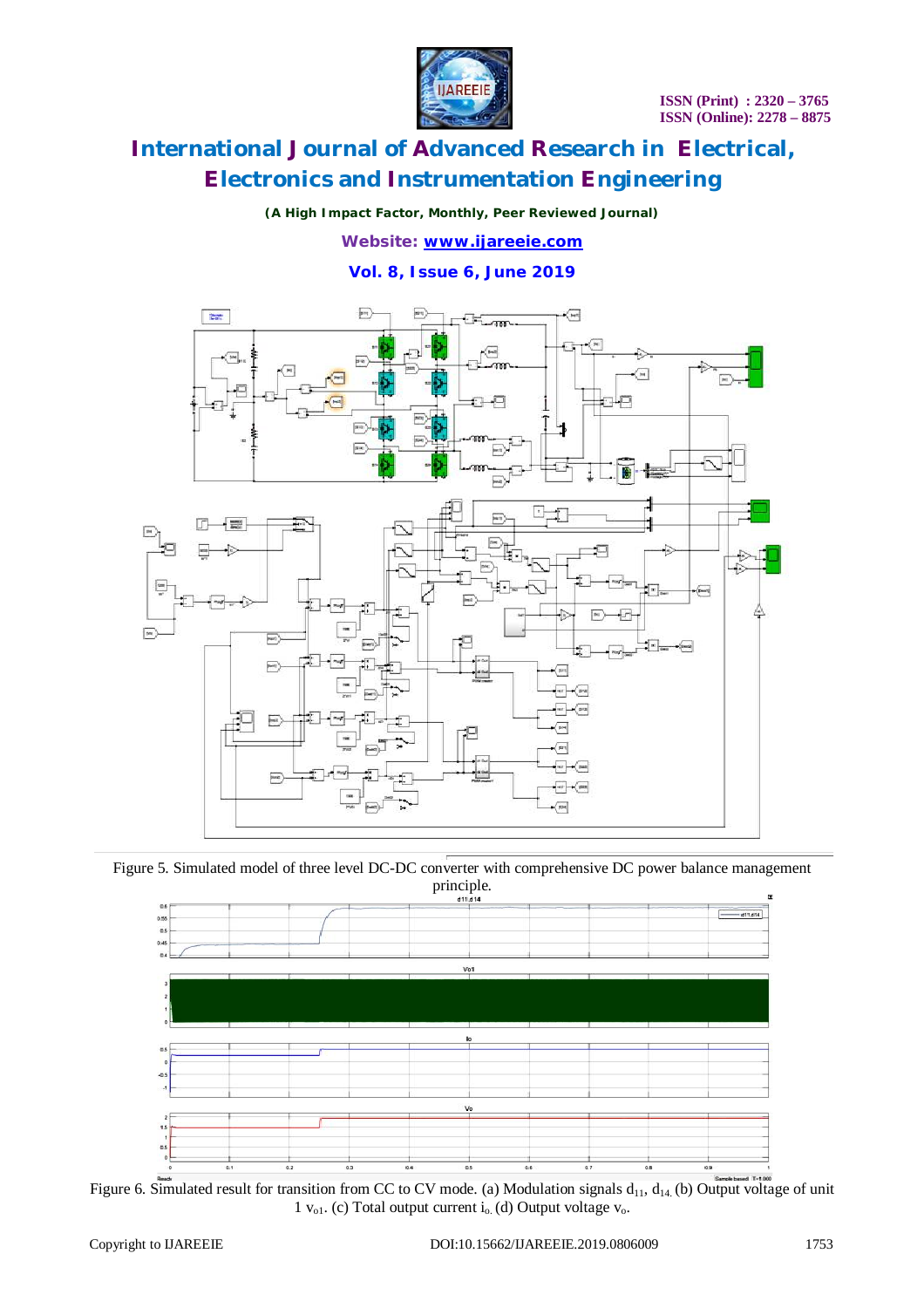

*(A High Impact Factor, Monthly, Peer Reviewed Journal)*

*Website: [www.ijareeie.com](http://www.ijareeie.com)*

**Vol. 8, Issue 6, June 2019**



Figure 7. Simulated result of PBM in CC mode for  $d \le 0.5$ . (a) Output current i<sub>0</sub>, reference current i<sub>0</sub><sup>\*</sup>. (b) Balance power  $P_b$ . (c) Neutral point current i<sub>np</sub>.



Figure 8. Simulated result of the modulation signals in CC mode, for d≤0.5. (a) Original modulation signals. (b) Power balance control signal. (c) Final modulation signals  $d_{11}$  and  $d_{14}$ .



Figure 9. Simulated performances of the output currents in CC mode, for  $d \le 0.5$ : (a) Unit 1 output currents i<sub>op1</sub> and  $i_{on1}$ . (b) Unit 2 output currents  $i_{on2}$  and  $i_{on2}$ . (c) Total output current  $i_0$ .